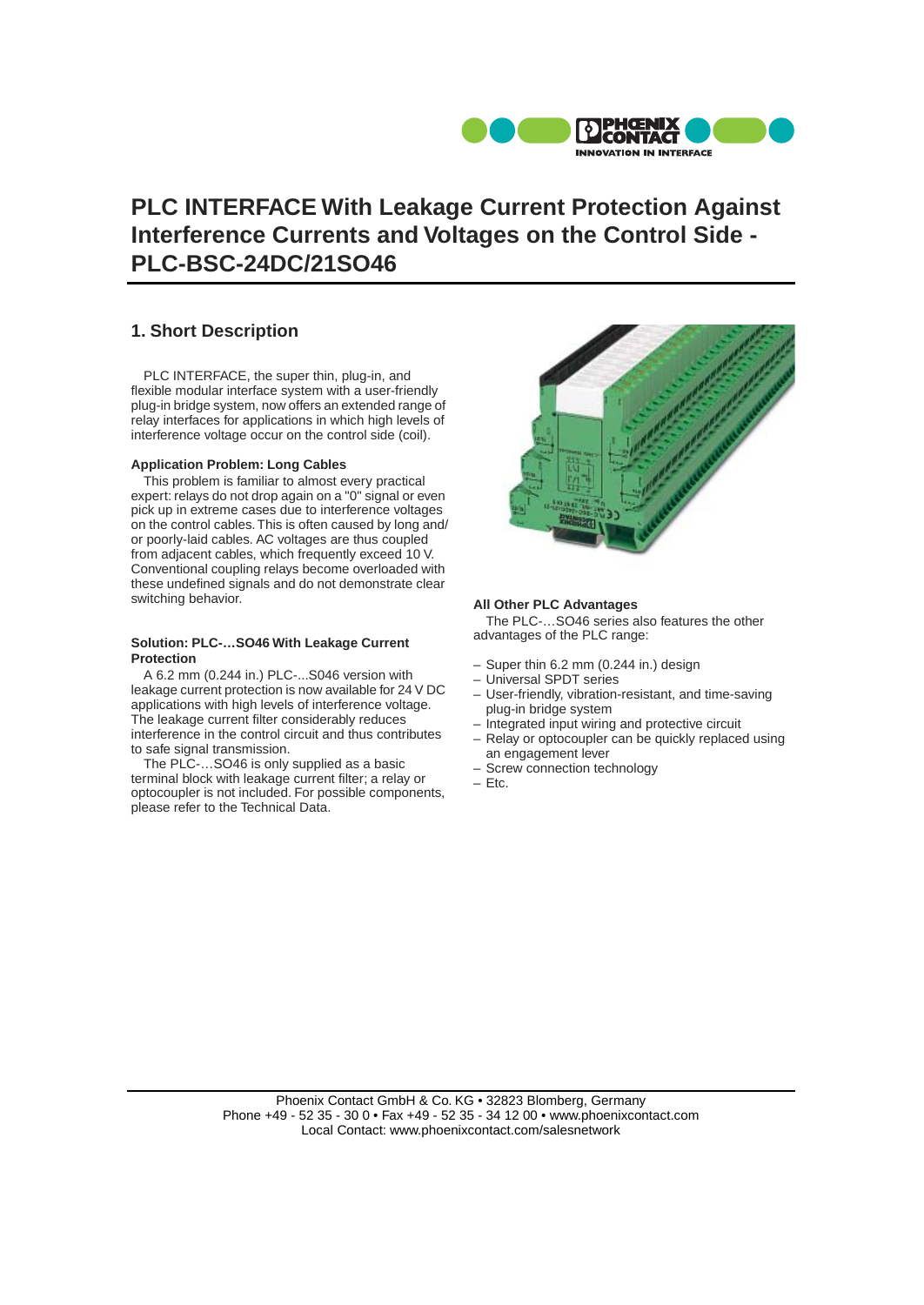# **2. Technical Data**



Circuit diagram

**Note:** Please refer to the INTERFACE catalog for installation instructions and accessories

| M 3                                                                                                                                                                                                                                                                                         | 8 mm (0.31 in.)<br>ſ۳                                             | Housir                                                                                                                                   |
|---------------------------------------------------------------------------------------------------------------------------------------------------------------------------------------------------------------------------------------------------------------------------------------------|-------------------------------------------------------------------|------------------------------------------------------------------------------------------------------------------------------------------|
| Solid<br>Stranded<br>$\text{[mm}^2$                                                                                                                                                                                                                                                         | U<br>ı<br>AWG<br>[A]<br>[V]                                       | $1)$ The<br>REL                                                                                                                          |
| Connection data 0.14 - 2.5<br>$0.14 - 2.5$<br>* The electrical data is determined by the relay.                                                                                                                                                                                             | ÷<br>÷<br>$26 - 14$                                               |                                                                                                                                          |
| <b>Description</b>                                                                                                                                                                                                                                                                          | Input voltage<br>U <sub>N</sub>                                   | Type                                                                                                                                     |
| PLC interface with screw connection<br>PLC-BSC/21/SO46 basic terminal block for<br>plug-in miniature relay, for mounting on 3                                                                                                                                                               | 24 V DC                                                           | PLC-B                                                                                                                                    |
| Suitable plug-in miniature relay                                                                                                                                                                                                                                                            | Gold contact<br>Power contact                                     | <b>REL-N</b><br><b>REL-N</b>                                                                                                             |
| Technical Data <sup>1)</sup>                                                                                                                                                                                                                                                                |                                                                   |                                                                                                                                          |
| <b>Input Data</b><br>Nominal input voltage U <sub>N</sub><br>Permissible range (with reference to $U_N$ and $T_U = 20^{\circ}C$ [68 $^{\circ}F$ ])<br>Typical input current at U <sub>N</sub><br>Typical response time/release time at $U_N$<br>Input wiring                                |                                                                   | 24 V D<br>0.78<br>16 mA<br>$5 \text{ ms}$ /8<br>Protec                                                                                   |
| <b>Output Data</b> (when fitted with)<br>Contact type<br>Contact material<br>Maximum switching voltage<br>Minimum switching voltage<br>Limiting continuous current<br>Maximum inrush current<br>Minimum switching current<br>Maximum shutdown power, ohmic load:<br>Minimum switching power | 24 V DC<br>48 V DC<br>60 V DC<br>110 V DC<br>220 V DC<br>250 V AC | <b>REL-N</b><br>Single<br>AqSnC<br>250 V<br>12 V A<br>6 A<br>On rec<br>10 mA<br>140 W<br>20 W<br>18 W<br>23 W<br>40 W<br>1500 V<br>120 m |
| <b>General Data</b><br>Test voltage I/O                                                                                                                                                                                                                                                     |                                                                   | 4 kV, 5                                                                                                                                  |
| Ambient operating temperature range<br>Nominal operating mode<br>Inflammability class<br>Mechanical service life<br>Standards/specifications                                                                                                                                                |                                                                   | $-20^{\circ}$ C<br>100%<br>V <sub>0</sub> acc<br>$2 \times 10$<br>IEC 60<br>Surge                                                        |
| Mounting position/mounting                                                                                                                                                                                                                                                                  |                                                                   | DIN VI<br>Any/ca                                                                                                                         |



### **PLC-BSC-24DC/21SO46**

basic terminal block that can be fitted with a relay

| Housing width $6.2$ mm $(0.244$ in.)                                                                                       | $(F$ u provided) |
|----------------------------------------------------------------------------------------------------------------------------|------------------|
| <sup>1)</sup> The technical data only applies to basic terminal blocks fitted with a<br>REL-MR-24DC/21 or REL-MR-24DC/21AU |                  |

| <b>Type</b>                               | Order No.                | Pcs.<br>Pkt. |
|-------------------------------------------|--------------------------|--------------|
| PLC-BSC-24DC/21SO46                       | 29 80 45 8               | 10           |
| REL-MR-24DC/21AU<br><b>REL-MR-24DC/21</b> | 29 61 12 1<br>29 61 10 5 | 18<br>18     |

| 24 V DC<br>0.78<br>16 mA<br>$5 \text{ ms}$ /8 ms<br>Protection against polarity reversal, free-wheeling diode, resistor                                                                           |                                                                                                                                                                                       |
|---------------------------------------------------------------------------------------------------------------------------------------------------------------------------------------------------|---------------------------------------------------------------------------------------------------------------------------------------------------------------------------------------|
| <b>REL-MR-24DC/21</b><br>Single contact, SPDT contact<br>AqSnO<br>250 V AC/DC<br>12 V AC/DC<br>6 A<br>On request<br>$10 \text{ mA}$<br>140 W<br>20 W<br>18 W<br>23 W<br>40 W<br>1500 VA<br>120 mW | REL-MR-24DC/21AU<br>Single contact, SPDT contact<br>Ag-alloy, hard gold-plated<br>30 V AC/36 V DC<br>$100 \text{ mV}$<br>$50 \text{ mA}$<br>$50 \text{ mA}$<br>1 mA<br>1.2W<br>100 uW |

4 kV, 50 Hz, 1 minute -20°C to +60°C (-4°F to +140°F) 100% operating factor V0 according to UL 94 2 x 10<sup>7</sup> cycles<br>IEC 60 664/IEC 60 664 A/DIN VDE 0110, degree of pollution 3,<br>Surge Voltage Category III, DIN EN 50 178/VDE 0160 (in relev. parts),<br>DIN VDE 0106-101:1986-11, reinforced insulation for I/O<br>Any/can be mounted